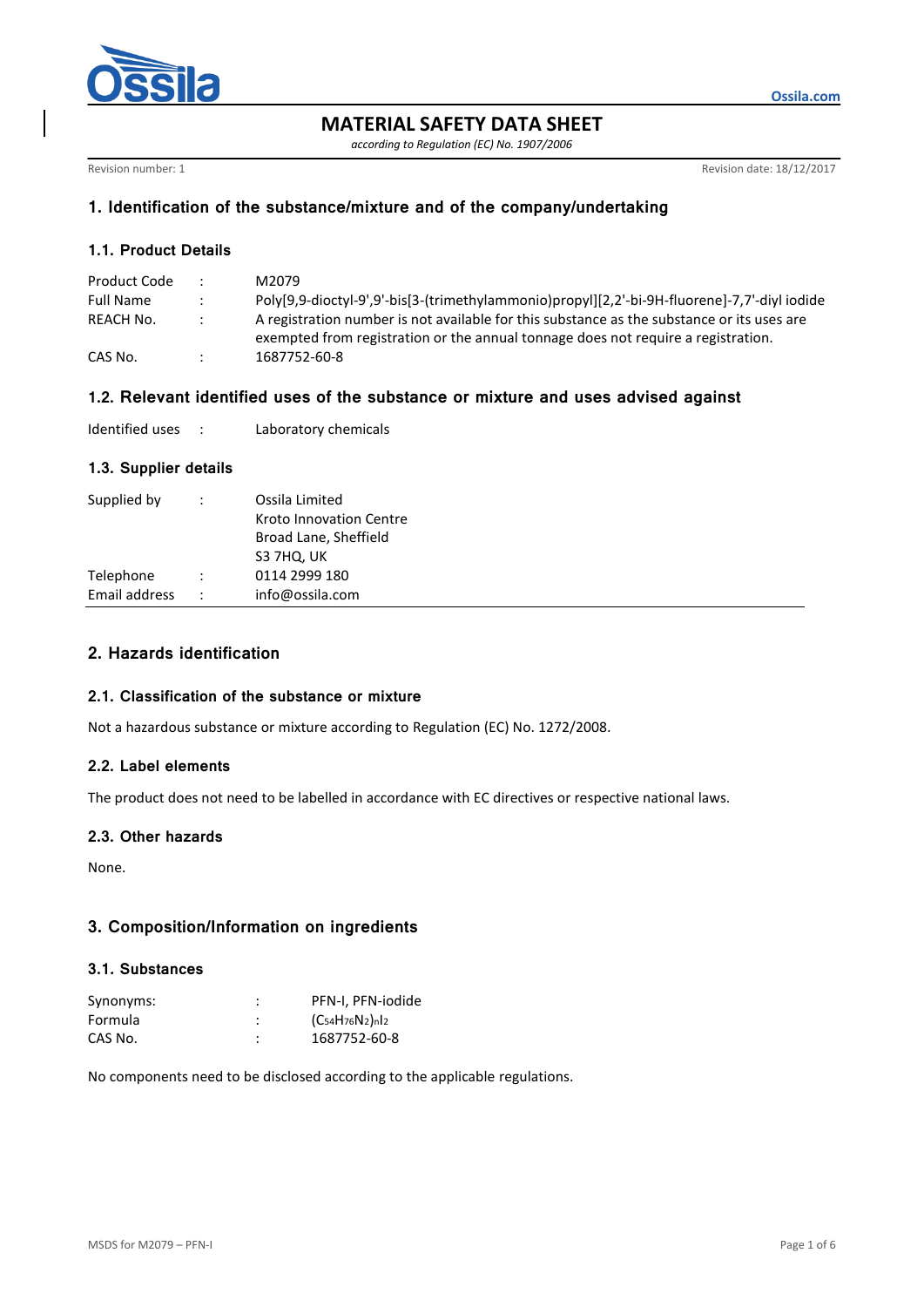## **4. First aid measures**

#### **4.1. Description of first aid measures**

#### **After Inhalation**

Remove person to fresh air. If not breathing, give person artificial respiration.

#### **After skin contact**

Wash with soap and water.

**After eye contact** Flush with copious amounts of water as a precaution.

**After Ingestion** Rinse out mouth with water.

#### **4.2. Most important symptoms and effects, both acute and delayed**

The most important known symptoms and effects are described in section 11.

#### **4.3. Indication of any immediate medical attention and special treatment needed**

No data available.

## **5. Fire fighting**

### **5.1. Extinguishing media**

**Suitable extinguishing media**: Dry chemical, alcohol-resistant foam, carbon dioxide or water spray. Consult with local fire authorities before attempting large scale fire-fighting operations.

### **5.2. Special hazards arising from the substance of mixture**

**Hazardous combustion products:** Carbon oxides, nitrogen oxides, hydrogen iodide.

#### **5.3. Advice for firefighters**

Wear a self-contained breathing apparatus if necessary. During a fire, irritating and highly toxic gases and vapours may be generated by thermal decomposition.

### **6. Accidental release measures**

#### **6.1. Personal precautions, protective equipment and emergency procedures**

Wear personal protective equipment (section 8). Avoid dust formation. Ensure room is well ventilated. Remove all sources of ignition.

#### **6.2. Environmental precautions**

Do not let product enter drains.

### **6.3. Containment and cleaning**

Contain and clean up spill if safe to do so using an electrically protected vacuum cleaner or by wet-brushing. Dispose of dry waste in closed container for proper disposal according to local regulations.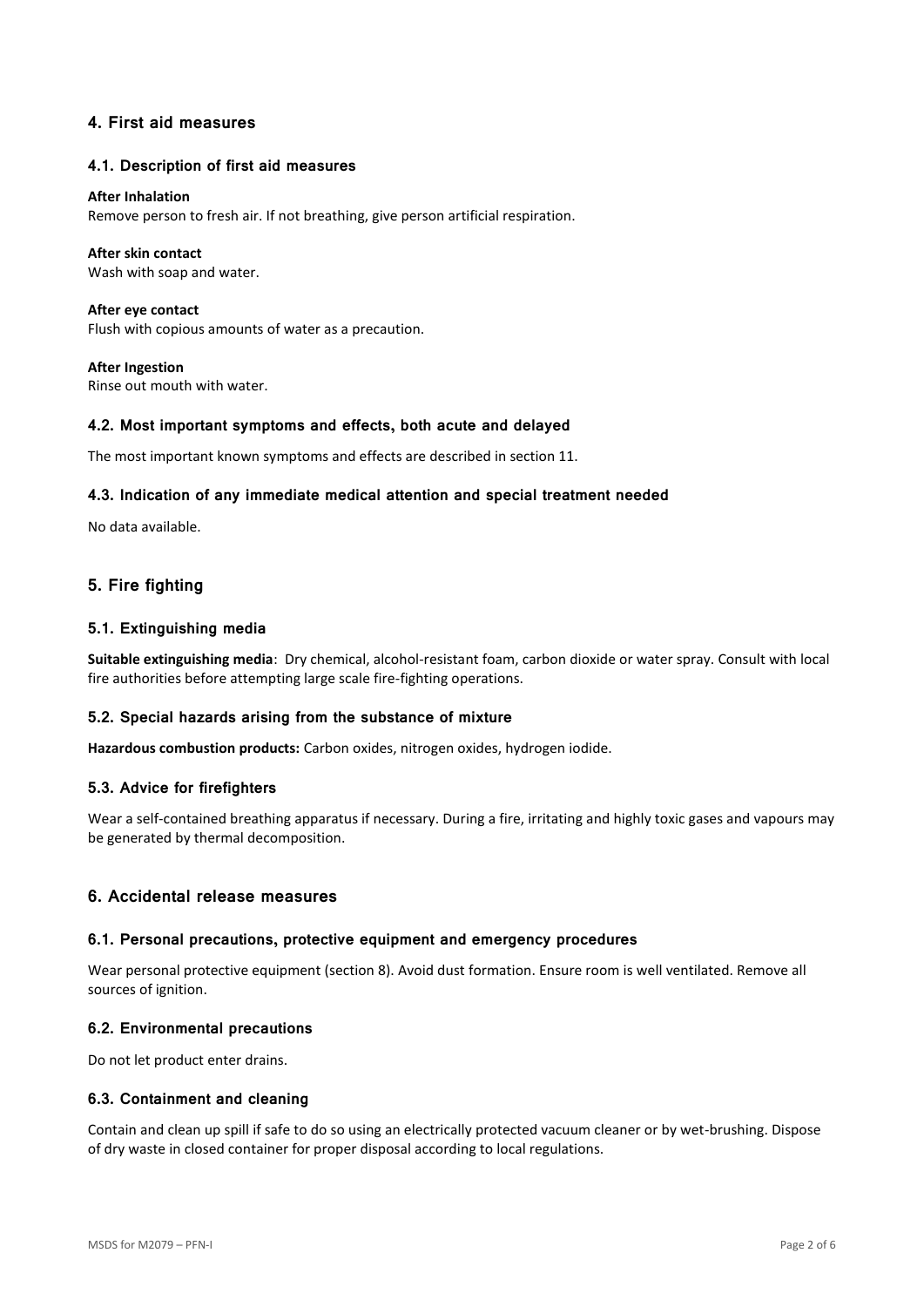# **7. Handling and storage**

## **7.1. Precautions for safe handling**

Avoid formation of dust and aerosols. Keep away from sources of ignition and avoid the build-up of electrostatic charge. Provide exhaust ventilation in places where dust is formed.

### **7.2. Conditions for safe storage, including any incompatibilities**

Store in a cool, dry and well-ventilated place inside of a tightly sealed container. Reseal containers that have been opened and keep upright to prevent leakage.

## **7.3. Specific end uses**

Use in laboratories.

## **8. Exposure controls / Personal protection**

### **8.1. Control parameters**

### **Components with workplace control parameters**

Contains no substances with occupational exposure limit values.

### **Biological occupational exposure limits**

This product does not contain any hazardous materials with biological limits.

### **8.2. Exposure controls**

### **Engineering measures**

Handle in accordance with good industrial engineering/laboratory practices for hygiene and safety. Ensure eyewash stations and safety showers are close to the laboratory workstation. Ensure good general ventilation is present when handling the product.

### **Personal protective equipment**

**Eyes:** Wear safety glasses with side-shields conforming to appropriate government standards such as NOISH (US) or EN166 (EU).

**Skin**: Handle with appropriate gloves and use proper glove removal technique to avoid skin contact. Dispose of gloves in accordance with applicable laws. Wash and dry hands.

The selected protective gloves must satisfy the specifications of EU Directive 89/686/EEC and the standard EN 374 derived from it.

**Clothing:** Wear complete suit protecting against chemicals; the type of equipment should be appropriate for the concentration and amount of dangerous substance used.

**Respirators:** Where protection from nuisance dusts is needed, use type N95 (US) or type P1 (EN 143) dust masks or those approved under appropriate government standards such as NIOSH (US) or CEN (EU).

### **General hygiene measures**

Wash thoroughly after handling. Wash contaminated clothing before reuse.

## **9. Physical and chemical properties**

### **9.1. Information on basic physical and chemical properties**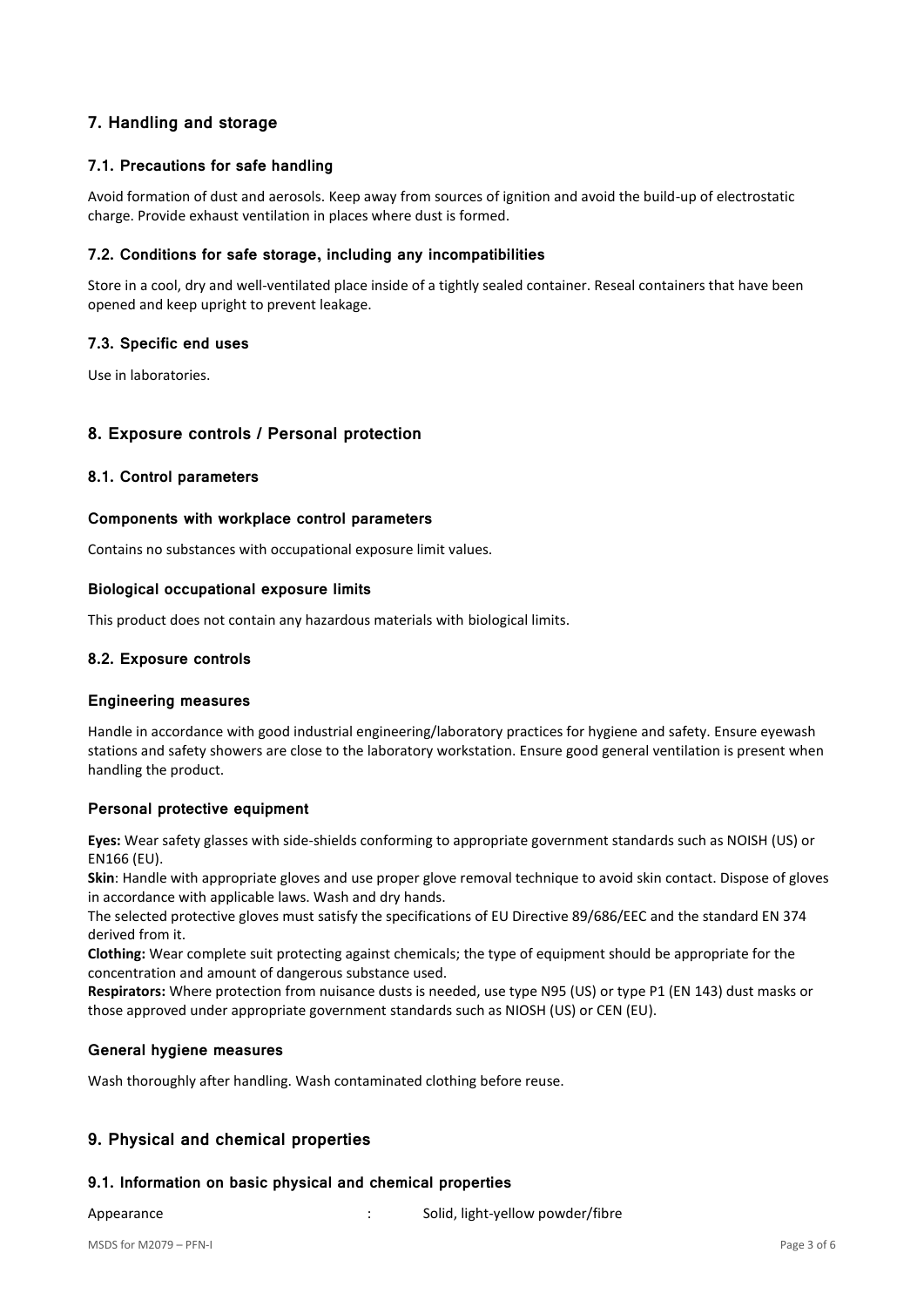| Odour                                  |                | No data available |
|----------------------------------------|----------------|-------------------|
| Odour threshold                        |                | No data available |
| рH                                     |                | No data available |
| Melting/freezing point                 |                | No data available |
| Boiling point/range                    |                | No data available |
| Flash point                            |                | No data available |
| Evaporation rate                       |                | No data available |
| Flammability                           |                | No data available |
| <b>Explosive limits</b>                |                | No data available |
| Vapour pressure                        |                | No data available |
| Vapour density                         | ٠              | No data available |
| Relative density                       | ٠              | No data available |
| Solubility(ies)                        | ٠              | No data available |
| Partition coefficient: n-octanol/water |                | No data available |
| Autoignition temperature               |                | No data available |
| Decomposition temperature              | $\ddot{\cdot}$ | No data available |
| Viscosity                              | :              | No data available |
| Explosive properties                   |                | No data available |
| Oxidising properties                   |                | No data available |
|                                        |                |                   |

## **9.2. Other safety information**

No data available.

# **10. Stability and reactivity**

#### **10.1 Reactivity**

No data available.

## **10.2. Chemical stability**

Stable under normal temperatures and pressures under recommended storage conditions.

#### **10.3. Possibility of hazardous reactions**

No data available.

## **10.4. Conditions to avoid**

No data available.

### **10.5. Incompatible materials**

Strong oxidising agents.

#### **10.6. Hazardous decomposition products**

No known hazardous decomposition products.

## **11. Toxicological information**

#### **11.1. Information on toxicological effects**

**Acute toxicity** No data available. **Skin corrosion/irritation** No data available.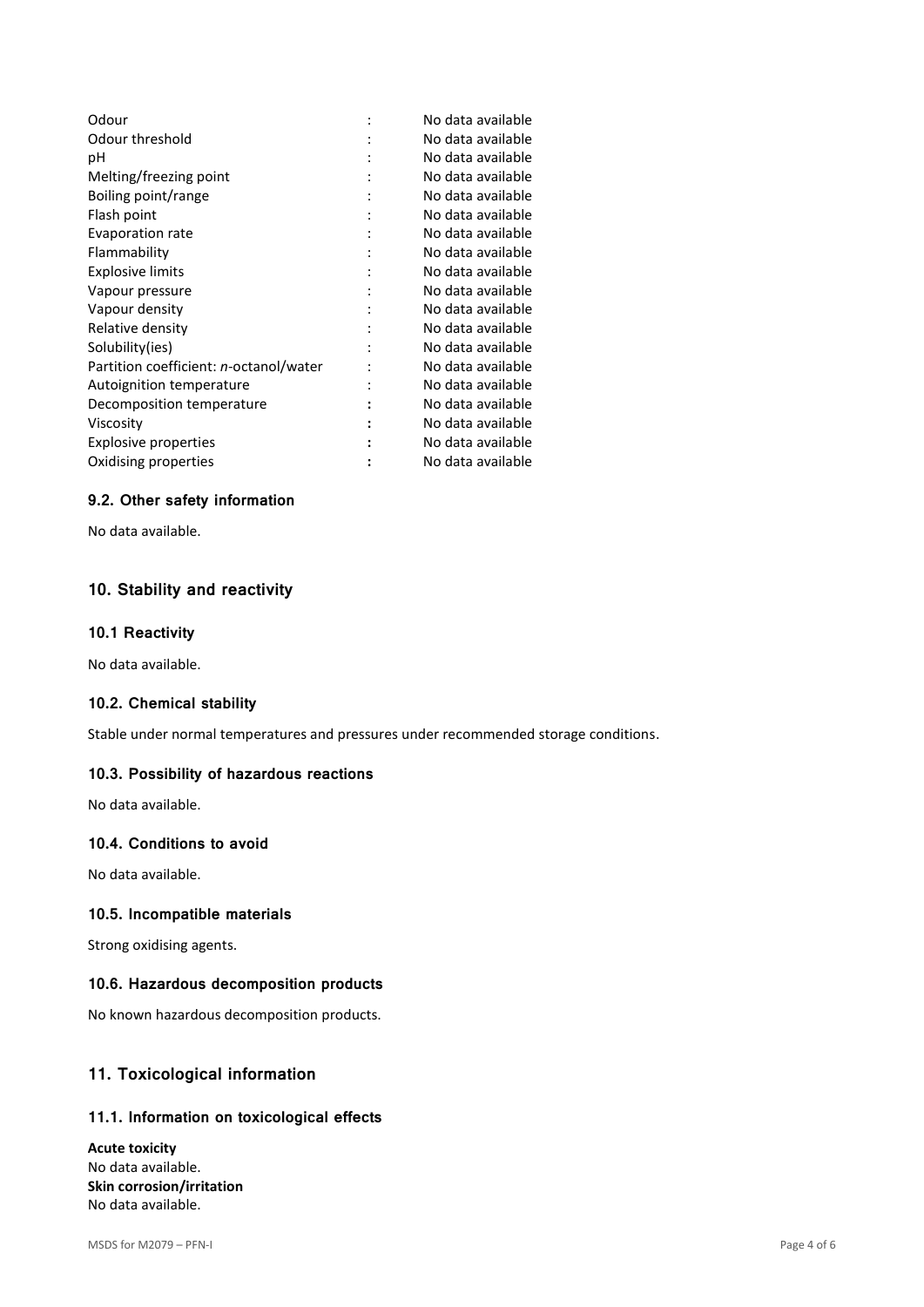**Serious eye damage/eye irritation** No data available. **Respiratory or skin sensitization** No data available. **Germ cell mutagenicity** No data available. **Carcinogenicity** No data available. **Reproductive toxicity** No data available. **Specific target organ toxicity - single exposure** No data available. **Specific target organ toxicity - repeated exposure** No data available. **Aspiration hazard** No data available. **Routes of exposure** Eye contact, ingestion, inhalation, skin contact. **Signs and Symptoms of Exposure** No data available.

To the best of our knowledge, the chemical, physical, and toxicological properties have not been thoroughly investigated.

# **12. Ecological information**

### **12.1. Toxicity**

No data available.

### **12.2. Persistence and degradability**

No data available.

### **12.3. Bioaccumulative potential**

No data available.

### **12.4. Mobility in soil**

No data available.

# **12.5. Results of PBT and vPvB assessment**

PBT/vPvB assessment not available as chemical safety assessment not required/not conducted.

# **12.6. Other adverse effects**

No data available.

# **13. Disposal**

# **13.1. Waste treatment methods**

## **Product**

Burn in a chemical incinerator equipped with an afterburner and scrubber. Observe all federal, state and local environmental regulations and directives on waste and hazardous waste. Offer surplus material to a licensed professional waste disposal professional.